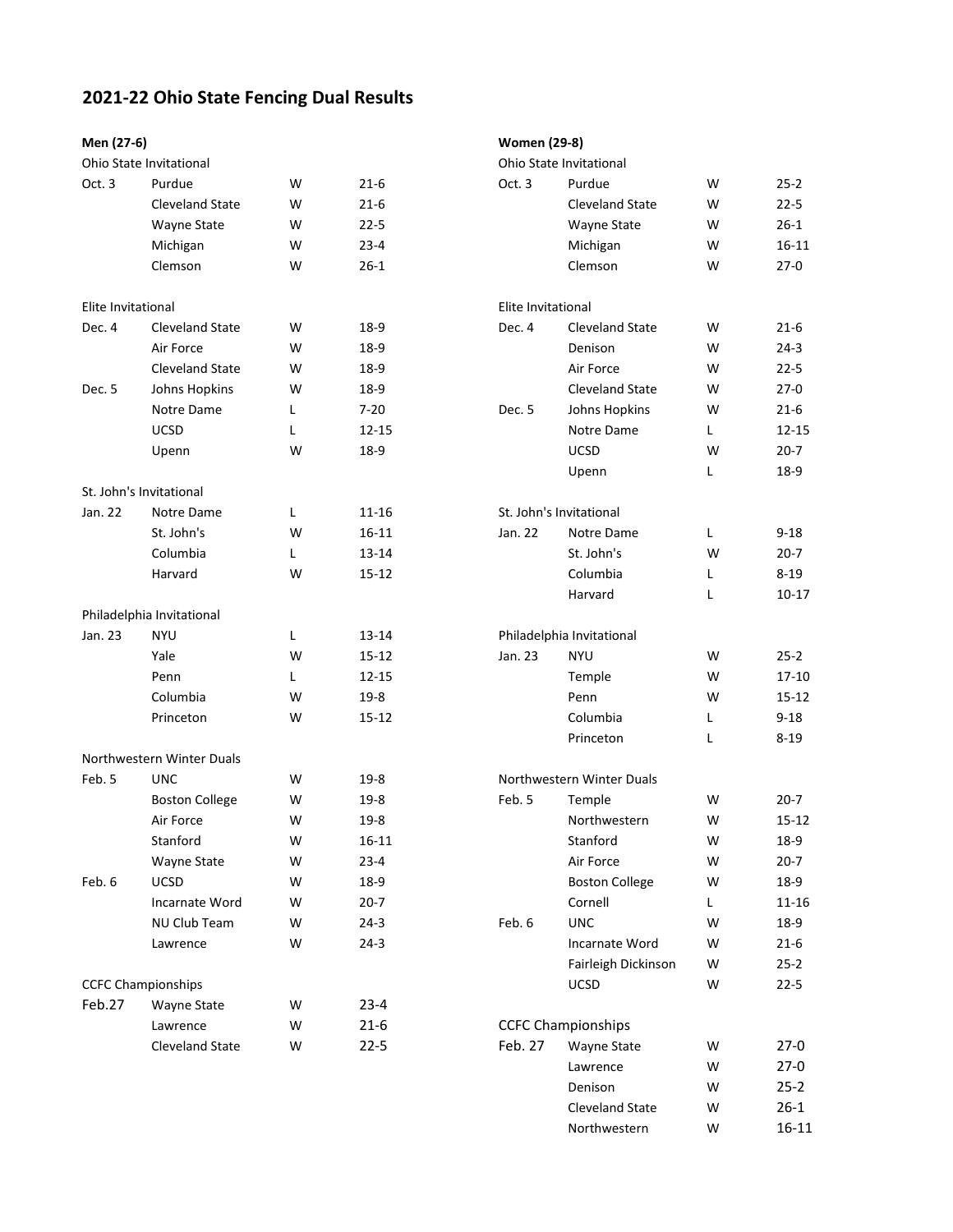#### **2021-22 Men's Individual Dual Records**

|                   | <b>Total</b>   |                |                         | <b>OSU Invite</b>        |                          | <b>Elite Invite</b> |                          | Elite Invite 2 | St. John's     |                | Philly   |                          | NU <sub>1</sub> |                |                          | NU <sub>2</sub> |                          | CCFC                    |
|-------------------|----------------|----------------|-------------------------|--------------------------|--------------------------|---------------------|--------------------------|----------------|----------------|----------------|----------|--------------------------|-----------------|----------------|--------------------------|-----------------|--------------------------|-------------------------|
| Foil              |                |                |                         |                          |                          |                     |                          |                |                |                |          |                          |                 |                |                          |                 |                          |                         |
| Ayupov            | 8              | 8              |                         |                          |                          |                     |                          |                |                | 3              | 4        | $\Delta$                 |                 |                | $\overline{ }$           | $\overline{1}$  |                          |                         |
| Cervantes         | 25             | 19             |                         |                          |                          |                     | 6                        |                | $\overline{4}$ | 5              | 9        | $\overline{\phantom{a}}$ | 5               |                |                          |                 |                          |                         |
| Flanagan          | 22             | 16             | $\overline{7}$          | $\overline{2}$           | $\Delta$                 | $\overline{2}$      | $\Omega$                 |                | $\overline{2}$ | $\overline{3}$ |          |                          |                 |                | 6                        | $\overline{2}$  | $\overline{\phantom{a}}$ |                         |
| Gaziano           | 3              | $\mathbf{0}$   |                         |                          |                          | $\mathbf{0}$        |                          |                |                |                |          |                          |                 |                |                          |                 |                          |                         |
| Gordon            | $\Omega$       | $\overline{2}$ |                         |                          |                          |                     |                          |                |                |                |          |                          |                 |                |                          |                 | $\Omega$                 | $\overline{\mathbf{z}}$ |
| Ndiaye            | 25             | 5              |                         |                          |                          |                     |                          |                |                |                |          |                          | $\mathbf{Q}$    |                | 10                       | $\mathbf{1}$    | 6                        | $\mathbf{1}$            |
| Oulette           | 8              | $\overline{3}$ | 5                       | $\mathbf{1}$             | $\overline{2}$           |                     |                          |                |                |                |          |                          |                 |                |                          |                 |                          |                         |
| Vogler            | 41             | 19             | 13                      | $\overline{2}$           | 5                        | $\mathbf{1}$        | 4                        |                | $\overline{2}$ | $\overline{7}$ | 6        | $\overline{\mathbf{3}}$  | з               |                | 6                        | $\pmb{0}$       | $\overline{\phantom{a}}$ | $\overline{1}$          |
| Wriedt            | 52             | 26             | 14                      | $\mathbf{1}$             | $\overline{7}$           | $\mathbf{0}$        | 5                        | 7              | $\overline{2}$ | $\overline{7}$ | 6        | 9                        | $\overline{7}$  | $\overline{2}$ | 5                        | $\pmb{0}$       | 6                        | $\mathbf 0$             |
| <b>Foil Squad</b> | 184            | 98             | 39                      | 6                        | 22                       | 5                   | 16                       | 20             | 11             | 25             | 25       | 20                       | 26              | 13             | 29                       | $\overline{4}$  | 16                       | $\sqrt{5}$              |
| Epee              |                |                |                         |                          |                          |                     |                          |                |                |                |          |                          |                 |                |                          |                 |                          |                         |
| Bende             | 24             | 14             |                         |                          |                          |                     | $\overline{\phantom{a}}$ |                | $\overline{3}$ | $\overline{3}$ | 6        | $\Delta$                 | 6               |                | $\overline{\phantom{a}}$ | $\overline{2}$  | 3                        | $\mathbf{0}$            |
| Collado           | $\Omega$       | $\overline{2}$ |                         |                          | $\mathbf{0}$             |                     |                          |                |                |                |          |                          |                 |                |                          |                 | $\Omega$                 | $\mathbf{1}$            |
| Comes             | 23             | 16             |                         |                          | $\overline{3}$           |                     | $\lambda$                |                | $\overline{3}$ | 3              |          | Δ                        |                 |                |                          | $\mathbf{1}$    | $\overline{\mathbf{z}}$  |                         |
| Feinberg          | 19             | $\overline{7}$ | $\overline{2}$          | $\overline{1}$           |                          |                     |                          |                | 6              |                |          |                          |                 |                |                          |                 | 6                        |                         |
| Kokenge           | $\overline{3}$ | $\overline{4}$ | $\overline{\mathbf{3}}$ | 3                        | $\mathbf{0}$             |                     |                          |                |                |                |          |                          |                 |                |                          |                 |                          |                         |
| Kumar             | 12             | 5              | $\boldsymbol{8}$        | $\mathbf{1}$             | $\overline{\phantom{a}}$ | $\overline{3}$      | $\overline{\phantom{a}}$ |                |                |                |          |                          |                 |                |                          |                 |                          |                         |
| Lange             | 27             | 11             |                         |                          | $\Delta$                 |                     | 6                        |                | $\overline{3}$ | $\overline{2}$ |          | $\overline{\phantom{a}}$ |                 |                |                          | $\overline{2}$  |                          |                         |
| Lavenstein        | $\mathbf{q}$   | $\overline{4}$ | $\overline{4}$          | $\overline{2}$           | 3                        |                     |                          |                |                |                |          |                          |                 |                |                          |                 | $\overline{2}$           |                         |
| Lee               | $\overline{3}$ | $\overline{3}$ | 3                       | $\overline{2}$           |                          |                     |                          |                |                |                |          |                          |                 |                |                          |                 | $\Omega$                 |                         |
| Rodney            | $10\,$         | 8              | 5                       | $\mathbf{1}$             | $\overline{2}$           |                     | 0                        |                |                |                |          |                          |                 |                |                          |                 |                          |                         |
| Veltrup           | 33             | 12             | $\overline{a}$          | $\circ$                  | $\overline{1}$           | $\overline{3}$      | 6                        |                | 5              | 1              |          | 3                        |                 |                | 7                        | $\overline{2}$  |                          |                         |
| Weiss             | 26             | 10             | 6                       | $\circ$                  |                          |                     |                          |                | $\overline{3}$ | $\overline{3}$ |          | 5                        | 6               |                | 8                        | $\mathbf{1}$    |                          |                         |
| <b>Epee Squad</b> | 189            | 96             | 35                      | 10                       | 15                       | 12                  | 20                       | 16             | 23             | 13             | 23       | 22                       | 30              | q              | 28                       | 8               | 15                       | $\epsilon$              |
| Sabre             |                |                |                         |                          |                          |                     |                          |                |                |                |          |                          |                 |                |                          |                 |                          |                         |
| Arnapalli         | 17             | $\overline{4}$ | 11                      | $\mathbf{1}$             | $\overline{\phantom{a}}$ | 3                   |                          |                |                |                |          |                          |                 |                |                          |                 |                          | $\mathbf{0}$            |
| Chou              | 33             | 21             |                         |                          | $\overline{\phantom{a}}$ | $\overline{2}$      | 8                        |                | $\Delta$       | 8              | 8        | $\Delta$                 | 6               |                |                          | 3               |                          | $\mathbf{0}$            |
| Haney             | 15             | $\overline{9}$ | 9                       | 3                        | 4                        | $\overline{2}$      |                          |                |                |                | $\Omega$ |                          |                 |                |                          |                 |                          | $\overline{2}$          |
| Montgomery        | 26             | 12             | 10                      | $\overline{\phantom{a}}$ | $\Lambda$                | $\overline{2}$      | $\overline{\mathbf{3}}$  |                |                |                |          |                          | $\overline{2}$  | $\Omega$       | $\Delta$                 | 3               |                          | $\overline{2}$          |
| Price             | 19             | 8              |                         |                          |                          |                     |                          |                | $\overline{1}$ | $\mathbf{0}$   | $\Omega$ | 3                        |                 |                | 9                        | $\mathbf{1}$    | 6                        | $\mathsf{O}\xspace$     |
| Swartz            | 39             | 22             |                         |                          | 3                        | $\mathbf{0}$        | 6                        | 6              | $\overline{9}$ | 3              | 11       | Δ                        | 6               | 6              | 3                        | $\overline{3}$  |                          | $\mathbf{0}$            |
| Williams          | 24             | 21             |                         |                          | $\overline{\phantom{a}}$ | $\overline{1}$      | $\overline{\phantom{a}}$ |                | $\overline{7}$ | Δ              |          | 7                        |                 |                |                          |                 |                          | $\mathbf 0$             |
| Sabre Squad       | 173            | 97             | 30                      | 6                        | 17                       | 10                  | 20                       | 16             | 21             | 15             | 26       | 19                       | 22              | 17             | 20                       | 10              | 17                       | $\sqrt{4}$              |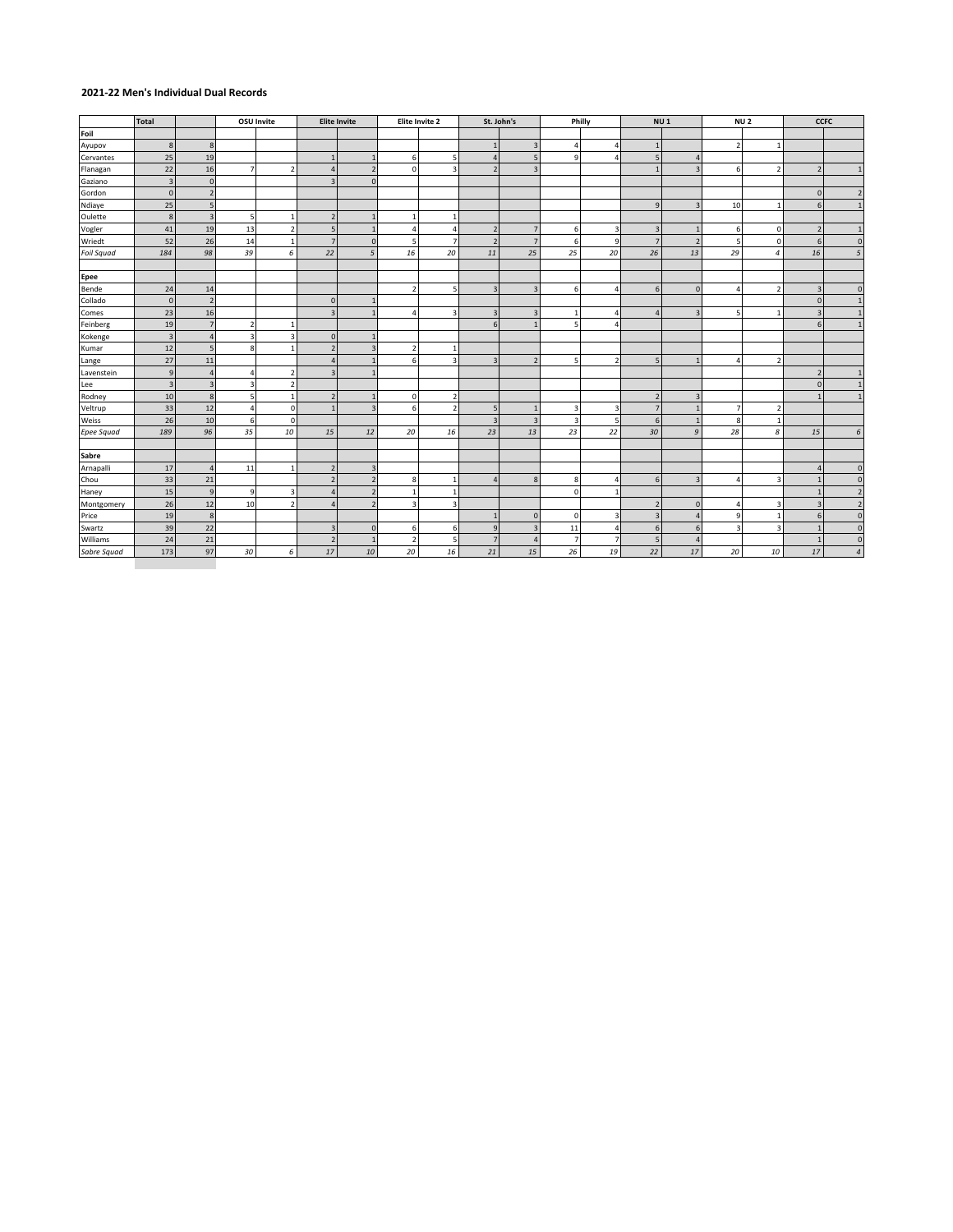### **2021-22 Women's Individual Dual Records**

|                   | <b>Total</b>   |                          |    | OSU Invite               | Elite Invite 1           |                          |                          | Elite Invite 2 | St. John's              |                          |          | Philly                  | NU Day 1                 |    |    | NU Day 2       |                | <b>CCFC</b>         |
|-------------------|----------------|--------------------------|----|--------------------------|--------------------------|--------------------------|--------------------------|----------------|-------------------------|--------------------------|----------|-------------------------|--------------------------|----|----|----------------|----------------|---------------------|
| Foil              |                |                          |    |                          |                          |                          |                          |                |                         |                          |          |                         |                          |    |    |                |                |                     |
| Freedman          | 49             | 24                       | 10 | $\overline{1}$           | 8                        |                          |                          |                |                         | $\overline{3}$           | 6        |                         | $\overline{9}$           |    | 6  |                | $\overline{7}$ | $\overline{3}$      |
| Galavotti         | 46             | 22                       | q  | $\mathbf{1}$             | $\overline{9}$           | $\mathbf{0}$             | $\overline{\phantom{a}}$ | 6              | $\overline{\mathbf{z}}$ | $\overline{\phantom{a}}$ |          |                         | 6                        |    |    |                | $\overline{9}$ | $\mathbf{0}$        |
| Guillen           | 12             | $\overline{z}$           | f. | $\overline{1}$           | $\overline{4}$           |                          |                          |                |                         |                          | $\Omega$ |                         | $\Omega$                 |    |    |                | 3              |                     |
| Lee               | 66             | 18                       | 12 | $\mathbf{1}$             | $\overline{7}$           | $\Omega$                 | 9                        |                | $\mathbf{8}$            |                          | 6        |                         | 13                       |    |    |                | 6              | $\mathbf{1}$        |
| Montgomery        | $\overline{a}$ |                          |    | $\overline{1}$           | 3                        | $\mathbf{0}$             |                          |                |                         |                          |          |                         |                          |    |    |                |                |                     |
| Rivano            | 48             | 12                       |    |                          | $\overline{3}$           |                          | 10                       |                | 6                       |                          | 11       |                         | 9                        |    |    | $\Omega$       | 6              | $\mathbf{0}$        |
| Foil Squad        | 225            | 84                       | 34 | 5                        | 34                       | $\overline{\phantom{a}}$ | 22                       | 14             | 19                      | 11                       | 24       | 21                      | 37                       | 17 | 24 | 9              | 31             | 5 <sup>5</sup>      |
| Epee              |                |                          |    |                          |                          |                          |                          |                |                         |                          |          |                         |                          |    |    |                |                |                     |
| Dyner             | 35             | 19                       | 8  |                          |                          |                          |                          |                |                         | 8                        | 7        |                         |                          |    |    | $\Omega$       | 6              | $\overline{2}$      |
| Feng              | 28             | 13                       |    | $\overline{\phantom{a}}$ | $\overline{7}$           | $\Omega$                 | $\mathcal{P}$            |                |                         |                          |          |                         | в                        |    |    | $\Omega$       |                | $\mathbf{0}$        |
| Mazur             | 49             | 21                       |    | $\Omega$                 | 6                        | $\Omega$                 | 8                        |                |                         | 6                        |          |                         | 6                        | 6  |    | $\Omega$       |                |                     |
| Ruscitelli        |                | $\mathbf{0}$             |    |                          | Δ                        |                          |                          |                |                         |                          |          |                         |                          |    |    |                |                |                     |
| Scanavini         | $\overline{3}$ | $\overline{\phantom{a}}$ |    | $\mathbf{1}$             | $\overline{\phantom{a}}$ |                          |                          |                |                         |                          |          |                         |                          |    |    |                |                |                     |
| Viveros           | 27             | 10                       |    |                          |                          |                          |                          |                |                         |                          |          |                         | 8                        |    |    |                |                | $\overline{2}$      |
| Weiss             | 21             | 23                       |    | $\mathbf 0$              | 8                        |                          |                          |                | $\Omega$                | 8                        | $\Omega$ |                         |                          |    |    |                |                |                     |
| Whittemore        | 34             | 20                       |    | $\Delta$                 | 5                        |                          |                          |                | $\Omega$                |                          |          |                         |                          |    |    |                | $\overline{7}$ | $\mathbf{0}$        |
| <b>Epee Squad</b> | 201            | 108                      | 28 | 8                        | 32                       | $\overline{4}$           | 22                       | 14             | 9                       | 27                       | 25       | 20                      | 30                       | 24 | 24 | 6              | 31             | 5                   |
| Sabre             |                |                          |    |                          |                          |                          |                          |                |                         |                          |          |                         |                          |    |    |                |                |                     |
| Bustamante        | 25             | 21                       |    |                          | $\overline{3}$           | $\mathbf{0}$             | $\overline{ }$           |                |                         |                          | 6        | $\overline{\mathbf{z}}$ | $\overline{\phantom{a}}$ |    |    |                | 5              | $\overline{2}$      |
| Gluck             | 9              | $\overline{3}$           |    | $\overline{\phantom{a}}$ | 5                        |                          |                          |                |                         |                          |          |                         |                          |    |    |                |                |                     |
| Larimer           | 28             | 10                       | 12 | $\Omega$                 | $\overline{3}$           | $\Omega$                 | 3                        |                |                         |                          |          |                         |                          |    |    |                |                | $\mathsf{O}\xspace$ |
| Miller            | 22             | 12                       |    |                          | 3                        | $\mathbf{0}$             | $\overline{\phantom{a}}$ | n              |                         |                          |          |                         |                          |    |    |                |                |                     |
| Perrier           | 38             | 34                       |    |                          | $\overline{\phantom{a}}$ |                          | २                        |                |                         | 10                       | 6        |                         | 12                       | 6  |    |                | $\Omega$       | $\mathbf{0}$        |
| Shaffer           | $\overline{3}$ | $\overline{\phantom{a}}$ |    |                          |                          |                          |                          |                |                         |                          |          |                         |                          |    |    |                |                |                     |
| Shay-Tannas       | 19             | $\Lambda$                | 11 | $\mathbf{1}$             | $\overline{4}$           | $\circ$                  | 0                        |                |                         |                          |          |                         |                          |    |    |                |                | $\mathbf{1}$        |
| Smith             | 6              | 3                        |    | $\mathbf 0$              | $\overline{3}$           | $\overline{z}$           | $\mathbf 0$              |                |                         |                          |          |                         |                          |    |    |                |                |                     |
| Toledo            | 51             | 13                       |    |                          | $\overline{\phantom{a}}$ |                          | 8                        | $\mathcal{P}$  | 8                       |                          | 12       |                         | 10                       |    |    |                | 6              | $\mathbf 0$         |
| Sabre Squad       | 201            | 102                      | 30 | 3                        | 28                       | $\boldsymbol{s}$         | 18                       | 18             | 13                      | 23                       | 25       | 20                      | 35                       | 19 | 20 | $\overline{7}$ | 32             | $\overline{4}$      |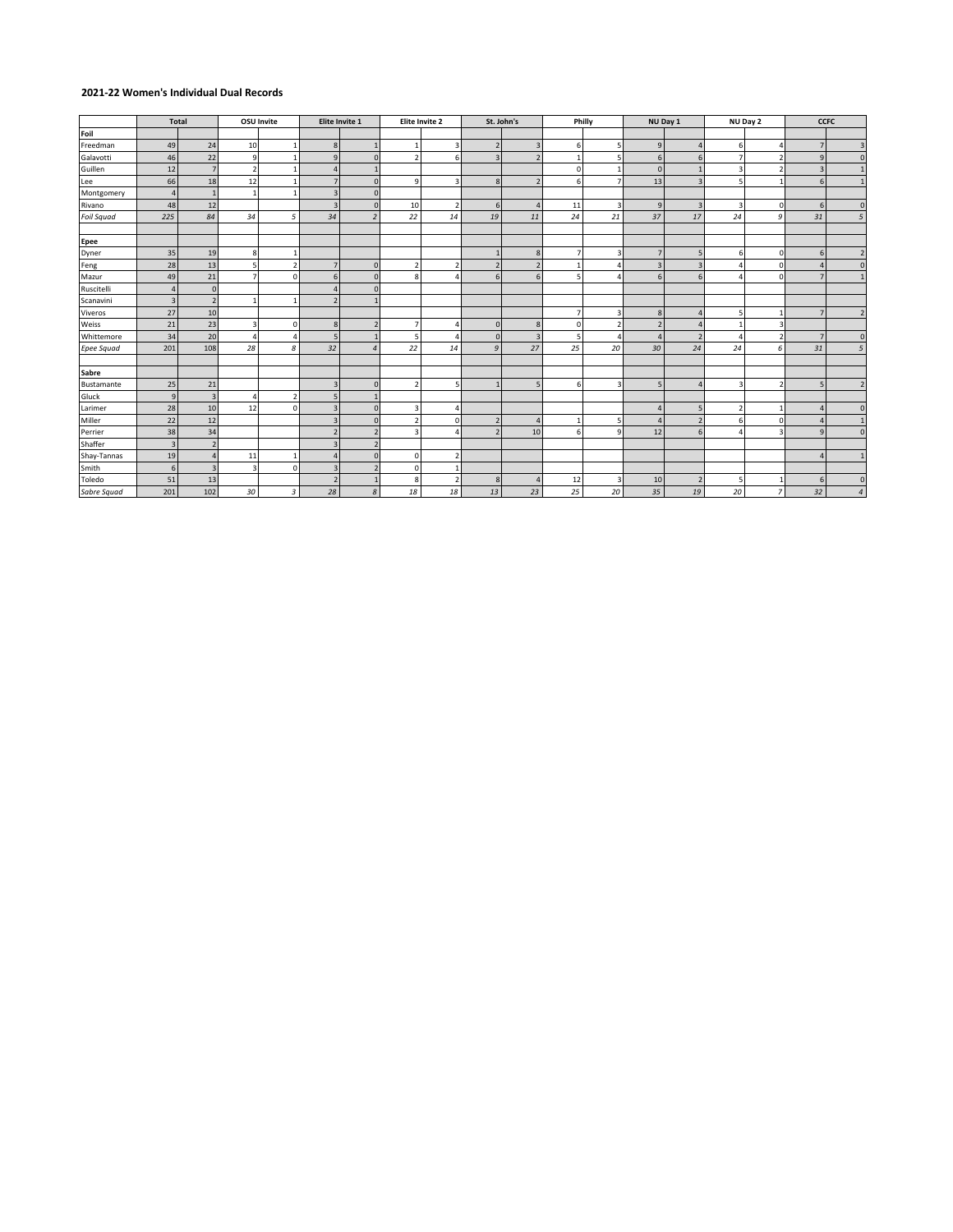# **Men's Team Championship Finishes**

| <b>CCFC</b> |     | <b>NCAA Championships</b> |                    |  |  |  |  |  |
|-------------|-----|---------------------------|--------------------|--|--|--|--|--|
| Team        | 1st |                           | 5th (M&W combined) |  |  |  |  |  |
| Epee        | 1st |                           |                    |  |  |  |  |  |
| Foil        | 1st |                           |                    |  |  |  |  |  |
| Sabre       | 1st |                           |                    |  |  |  |  |  |

## **Men's Individual Tournament Finishes**

|              | OSU Open       |              |                | PSU Open   NCAA Regionals   NCAA Championships |
|--------------|----------------|--------------|----------------|------------------------------------------------|
| <b>Epee</b>  |                |              |                |                                                |
| Bende        | 3t             | 14           | 3              | 10                                             |
| Collado      | 40             |              |                |                                                |
| Comes        |                | 5            |                |                                                |
| Feinberg     | 20             | 24           | 4              | $\mathbf{1}$                                   |
| Kokenge      | 30             | 35           |                |                                                |
| Kumar        |                | 30           |                |                                                |
| Lange        | $\mathbf{1}$   | 6            | t13            |                                                |
| Lavenstein   | 31             | 19           |                |                                                |
| Lee          | 29             | 41           |                |                                                |
| Rodney       | 3t             | 16           |                |                                                |
| Veltrup      | 5              | 3t           | 6              |                                                |
| Weiss        | 17             | $\mathbf{1}$ |                |                                                |
|              |                |              |                |                                                |
| Foil         |                |              |                |                                                |
| Cervantes    |                | 17           | 3              | 14                                             |
| Flanagan     | 17             | 15           |                |                                                |
| Gaziano      |                | 34           |                |                                                |
| Gordon       | 24             | 35t          |                |                                                |
| Ndiaye       | 3t             | 6            | 5              | 19                                             |
| Ouelette     | 12             | 19           |                |                                                |
| Vogler       | 9              | 30           | $\overline{7}$ |                                                |
| Wriedt       | $\overline{2}$ |              | 6              |                                                |
|              |                |              |                |                                                |
| <b>Sabre</b> |                |              |                |                                                |
| Arnipalli    | 9              | 18           |                |                                                |
| Chou         | 3t             | 8            | 7              |                                                |
| Haney        | 19             | 13           |                |                                                |
| Montgomer    | 13             | 23           |                |                                                |
| Price        |                |              | 6              |                                                |
| Swartz       | 5              | 16           | 3              | 18                                             |
| Williams     | $\overline{1}$ | 3t           | 4              | 16                                             |